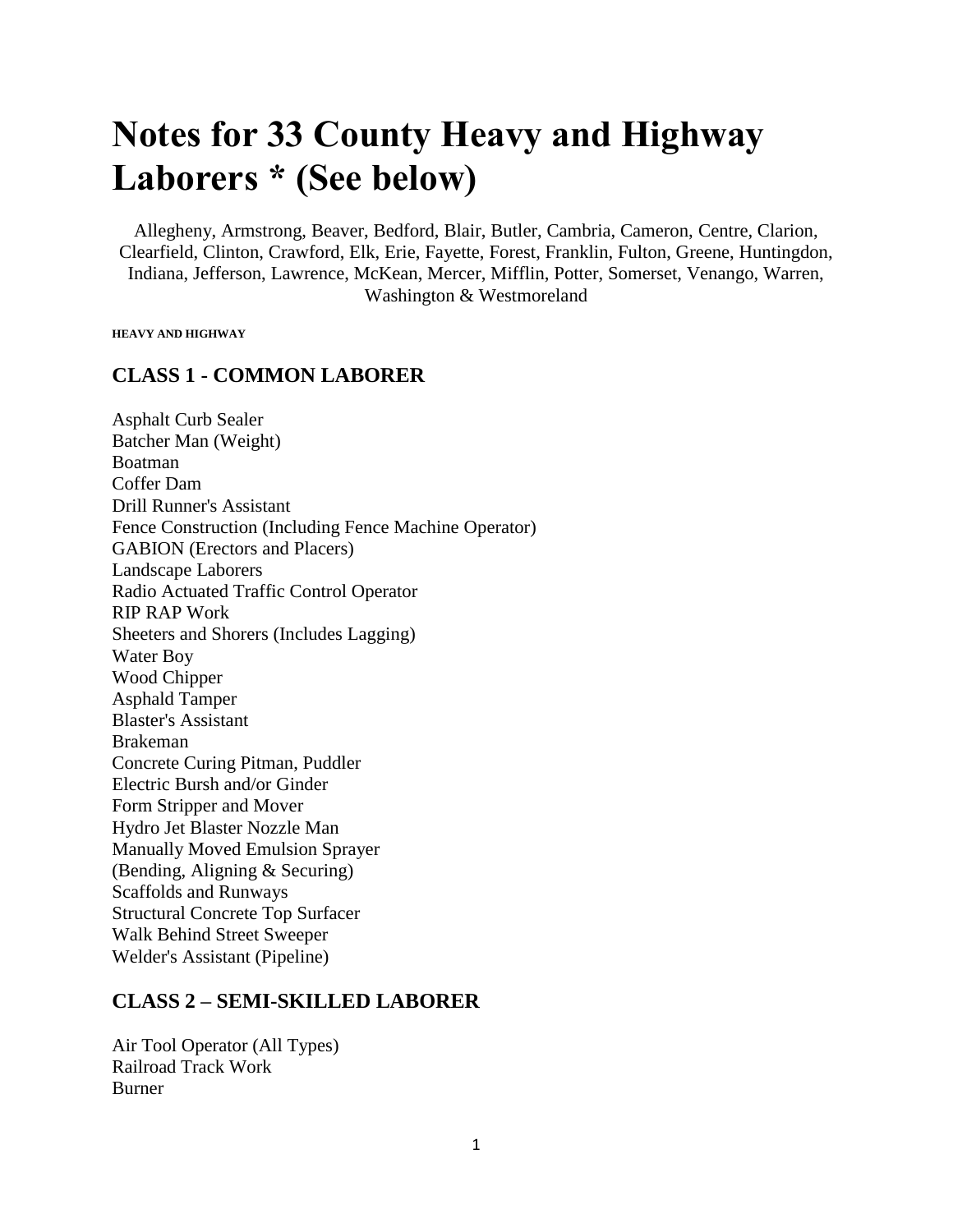Carryable Pumps Cribbing (Concrete or Steel) Diamond Head Core Driller Drill Runner's Assistant (Tunnel) Highway Slab Reinforcement Placers (Including Joint and Backer Setters) Mechanical Joint Sealer; Dope Pot & Tar Kettle Pipe Layers/Fusion Welders (Regardless of Materials) Post Hole Auger (2 or 4 Cycle-Hand Operated) Forklift (Walk Behind) Asphalt, Batch and Concrete Plant Operator (Manually Operated) Caisson Men (Open Air) Chain Saw Operator (Including Attachments) Curb Machine Operator (Asphalt or Concrete-Walk Behind) Form Setter (Road Forms Line Man) Hydraulic Pipe Pusher Liner Plates (Tile and Vitrified Clay) Mechanical Compacting Equipment Operators Mortar Mixer (Hand or Machine) Muckers, Brakeman and All Other Labor (Includes Installation of Utility Lines) Portable Single Unit Conveyor Power Wheel Barrows and Buggies Aid Porter or Similar Sand Blaster Vibrator Operator All Railroad Track Work Signal Man

#### **CLASS 3 - SKILLED LABORER HEAVY AND HIGHWAY**

Asphalt Luteman/Raker Blacksmith Cement Mortar Lining Car Pusher Cement Mortar Mixer (Pipe Relining) Concrete Saw Operator (Walk Behind) Crown Screed Adjuster Elevated Roadway Drainage Construction Erector of Overhead Signs Miners and Drillers (Including Lining M Supporting and Form Workman, Setting of Shields, Miscellaneous Equipment and Jumbos) Walk Behind Ditching Machine (Trencher Or Similar) Blaster Brick, Stone & Block Pavers and Block Cutters (Wood-Belgian-Asphalt) Cement Mortar Pipe Reliners